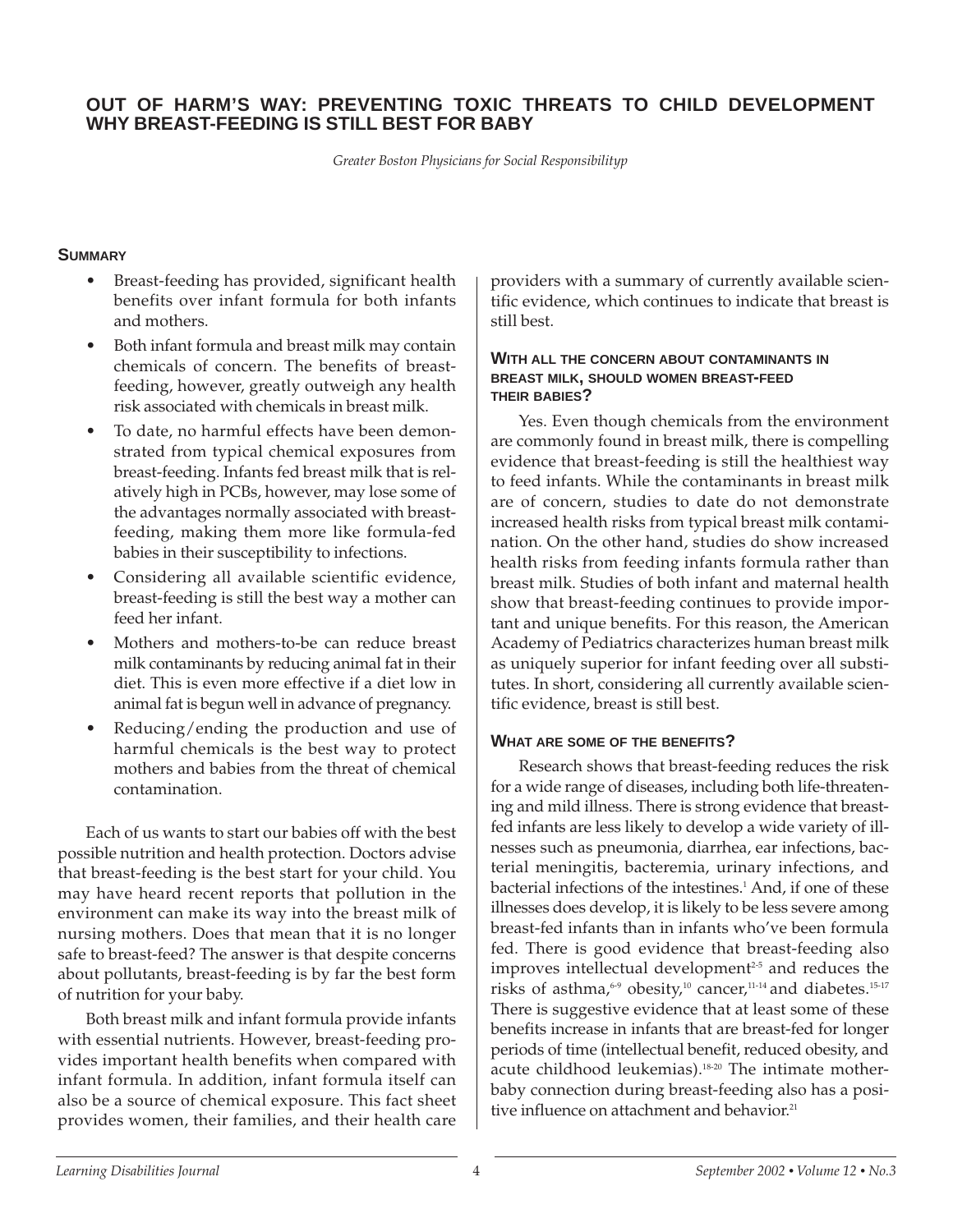## **MOTHERS BENEFIT TOO.**

Many studies also indicate breast-feeding benefits the health of mothers. These benefits include less postpartum bleeding,<sup>22</sup> earlier return to pre-pregnancy weight, $23$  improved bone strength, $24$  fewer hip fractures in later life, $25$  and reduced risk of ovarian  $26$  and premenopausal breast cancers.<sup>27, 28</sup>

#### **WHAT ARE THE HEALTH IMPACTS ON BABIES EXPOSED TO CHEMICALS FROM MOTHER'S BREAST MILK?**

Many environmental contaminants found in food, air, and water make their way into our bodies. Some of these chemical contaminants are "persistent," that is, stored in body tissues where they build up over long periods of time. Other chemicals are cleared from the body rapidly. Both kinds of chemicals can readily pass from the mother's body into the fetus and into breast milk, resulting in early life exposures. Although chemical exposures before birth have been shown to have adverse effects, exposures through breast-feeding have not been shown to cause harm.<sup>29-35</sup> This may be because the infant is less vulnerable to these chemicals than the fetus, or because breast milk is protective (due to beneficial effects on the immune system and brain).

While there is no evidence that typical breast milk contaminants cause harm, highly contaminated breast milk can reduce some of the benefits of breast-feeding.<sup>36-</sup> <sup>38</sup> High concentrations of PCBs in breast milk, for example, appear to reduce the resistance to infection normally conferred by breast-feeding. As a result, infants exposed to breast milk with very high PCB levels resemble formula-fed babies in their susceptibility to infections. In other words, babies fed high–PCB breast milk and babies fed formula lack the extra resistance to infection normally associated with breast-feeding.

#### **ENVIRONMENTAL CONTAMINANTS – ALSO OF CONCERN IN FORMULA FEEDING.**

In addition to increasing risks for some health problems, formula-feeding may also increase a variety of chemical exposures. In the Midwestern farming states, for example, many infants fed formula mixed with tap water are exposed to the pesticide atrazine at levels of concern.39 Formula feeding also results in elevated infant hair-manganese levels due to the high manganese content in formula (10-50 times the manganese concentration of breast milk). This is potentially of concern because elevated manganese has been associated with behavior and attention problems in children.<sup>40, 41</sup> Manganese levels are highest in supplemented and soy-based formulas.<sup>42, 43</sup>

By reducing their own exposure to environmental chemicals, women can reduce the contaminants in their breast milk.

While chemical contamination of breast milk has not been shown to cause adverse health effects, it does, however, increase the amount of these chemicals that are stored in the bodies of breast-fed children. This increased "body-burden" lasts throughout childhood.<sup>44</sup> In a large study of Dutch children, for example, children aged three and one-half years who had been breast-fed for an average of four months had PCB body burdens that were four times greater than those who were not breast-fed.<sup>45</sup> While adverse effects have not been demonstrated for these elevated body burdens, women are nonetheless advised to reduce potential risks by reducing their exposure to environmental chemicals.

#### **A LOW-FAT DIET IS BEST – FROM CHILDHOOD THROUGH ADULTHOOD.**

Since many of these chemicals build up in the body over decades, they should be avoided, beginning at an early age. Because many persistent chemicals are concentrated in animal fat, reducing animal fat in the diet, beginning after two years of age, decreases the buildup of harmful chemicals in the body. This in turn reduces breast milk contamination. Even more important, reducing animal fat in the diet decreases the fetal exposures that are of greatest concern. To reduce animal fat, eat fewer animal products in general, and choose nonfat or low-fat varieties of animal foods such as skimmed milk and lean poultry, beef, and fish. It is especially helpful to avoid processed foods made from ground meat and animal parts such as sausage, bologna, hot dogs, and canned, ground lunch-meats, which are very high in animal fats. Eating more fruits, vegetables, beans, grains, and low-fat or nonfat animal products provides high quality nutrition and reduces body burdens of toxic chemicals.

## **REDUCING OR ENDING THE PRODUCTION OF HARM-FUL CHEMICALS IS THE BEST WAY TO PROTECT MOTHERS AND BABIES.**

Many toxic chemicals in food are "persistent," that is, they remain in the environment for years, decades, or more, and build up in the body. Other harmful chemicals in consumer products and the environment are not persistent, but pass easily from mother to fetus or nursing infant. As long as we produce and use them, we risk contamination of the environment, our bodies, and the nourishment of our children, especially in the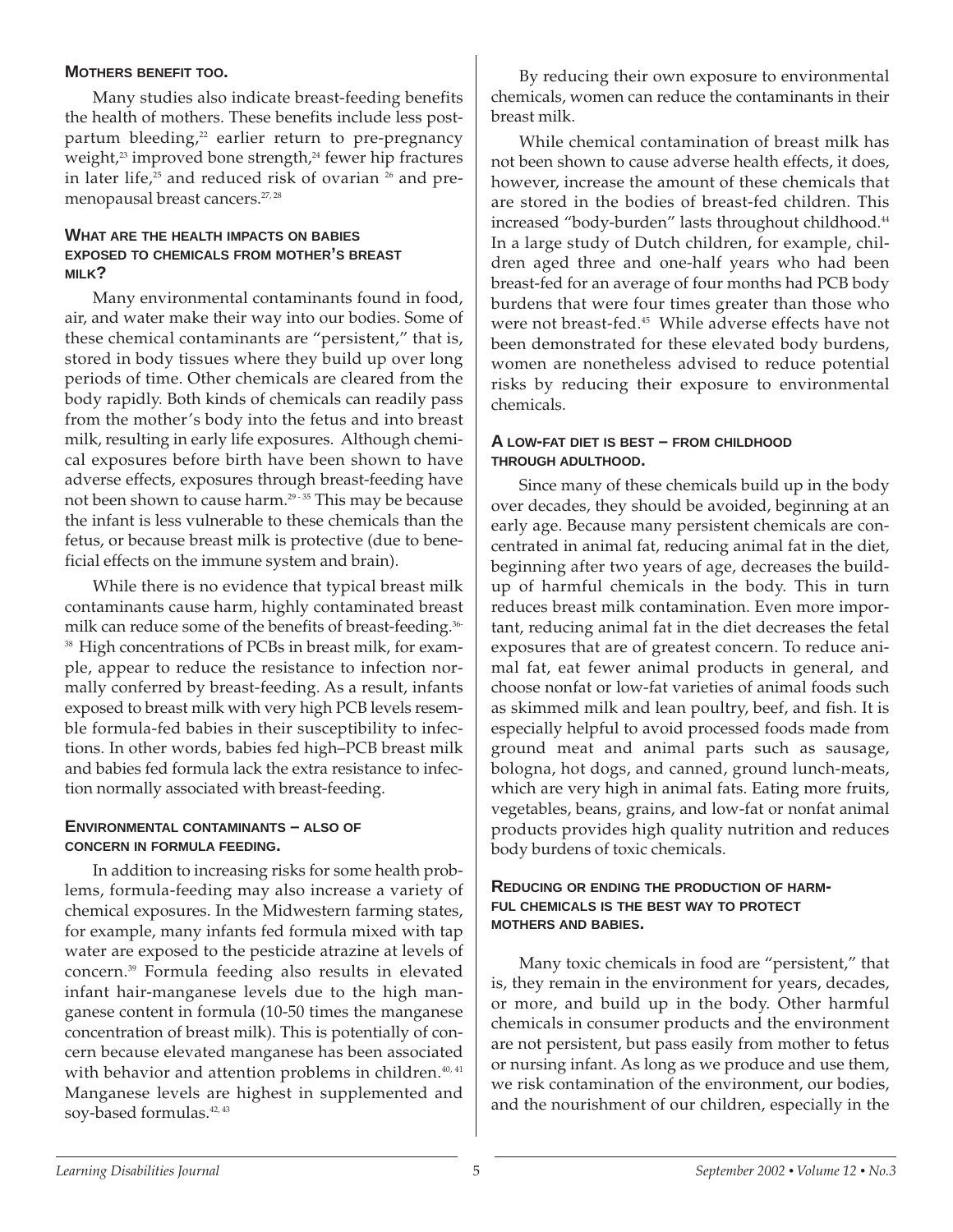earliest and most vulnerable period of life. Decreasing or ending the production and use of harmful chemicals is the best way to safeguard breast-feeding and fetal development, and to ensure children the healthy start they deserve.

> *Greater Boston Physicians for Social Responsibility (GBPSR) – April 2001*

## **REFERENCES**

- <sup>1</sup> American Academy of Pediatrics. Breastfeeding and the use of human milk. Pediatrics Vol.  $100(6)$ :1035-39, 1997.
- <sup>2</sup> Anderson JW, Johnstone BM, Remley DT. Breast-feeding and cognitive development: a meta-analysis. Am J Clin Nutr
- 70(4):525-35, Oct. 1999.<br> $3$  Birch EE, Hoffman DR, Uauy R et al. Visual acuity and the essentiality of docosahexaenoic acid and arachidonic acid in the diet of term infants. Pediatr Res Aug. 1998; 44(2):201-9.
- $4$  Morrow-Tlucak M, Haude RH, Ernhart CB. Breastfeeding and cognitive development in the first 2 years of life. Soc Sci Med. 1988; 26:635-639.
- 5 Wang YS, Wu SY. The effect of exclusive breastfeeding on development and incidence of infection in infants. J Hum Lactation 1996; 12:27-30.
- 6 Oddy WH, Holt PG, Sly PD et al. Association between breast feeding and asthma in 6 year old children: findings of a prospective birth cohort study. BMJ Sept 25 1999;
- 319(7213):815-9. 7 Lucas A, Brooke OG, Morley R et al. Early diet of preterm infants and development of allergic or atopic disease: ran-
- $8$  Halken S, Host A, Hansen LG et al. Effect of an allergy prevention programme on incidence of atopic symptoms in infancy.<br>Ann Allergy 1992;47:545-553.
- $9$  Saarinen UM, Kajosaari M. Breastfeeding as prophylaxis against atopic disease: prospective follow-up study until 17
- $\frac{10 \text{ V}}{200}$  Kries R, Koletzko B, Sauerwald T, et al. Breast-feeding<br>and obesity: cross sectional study. BMJ 1999; 319(7203):147-50.
- <sup>11</sup> Davis MK. Review of the evidence for an association between infant feeding and childhood cancer. Int J Cancer Suppl 1998;11:29-33.
- 12 Shu XO, Linet MS, Steinbuch M, et al. Breast feeding and risk of childhood acute leukemia. J Nat'l Cancer Inst
- 1999;91(20):1765-72. <sup>13</sup> Shu XO, Clemens J, Zheng W, et al. Infant breastfeeding and the risk of childhood lymphoma and leukemia. Int J
- Epidemiol. 1995;24:27-32. <sup>14</sup> Davis MK, Savitz DA, Graubard BI. Infant feeding and childhood cancer. Lancet. 1998;2:365-368.
- 15 Virtanen SM, Rasanen L, Aro A et al. Infant feeding in Finnish children-7 yr of age with newly diagnosed IDDM. Diabetes Care. 1991;14:415-417.
- <sup>16</sup> Mayer EJ, Hamman RF, Gay EC et al. Reduced risk of IDDM among breast-fed children. Diabetes. 1998;37:1625-1632.
- 17 Mayer EJ, Hamman RF, Gay EC et al. Reduced risk of IDDM among breast-fed children. Diabetes. 1998;37:1625-32. 18 Anderson et al. 1999. Ibid.

- 19 Von Kries et al. 1999. Ibid.
- 20 Shu XO et al. 1999. Ibid.
- 21 Shore C. Breastfeeding in pediatric units: Guidance for Good Practice. Royal College of Nursing 1998. UNICEF
- 22 Chua S, Arulkumarian S, Lim I et al. Influence of breastfeeding and nipple stimulation on postpartum uterine activity. Br
- <sup>23</sup> Dewey KG, Henig MJ, Nommsen LA. Maternal weight-loss patterns during prolonged lactation. Am J Clin Nutr, Aug,
- 1993; 58(2):162-6. <sup>24</sup> Melton LJ, Bryant SC, Wahner HW et al. Influence of breastfeeding and other reproductive factors on bone mass later in life. Osteoporosis Int. 1993;3:76-83.
- <sup>25</sup> Cumming RG, Klineberg JR. Breastfeeding and other reproductive factors and the risk of hip fractures in elderly women.<br>Int J Epidemiol 1993;22:684-691.
- <sup>26</sup> Rosenblatt KA, Thomas DB, WHO Collaborative Study of Neoplasia and Steroid Contraceptives. Int J Epidemiol, 1993;22:192-7.
- 27 Newcomb PA, Storer BE, Longnecker MP et al. Lactation and a reduced risk of premenopausal breast cancer. N Engl J Med.
- 1994;330:81-87.<br>28 American Academy of Pediatrics. 1997. Ibid.
- 29 Patandin S, Lanting C, Mulder P et al. Effects of environmental exposure to pcbs and dioxins on cognitive abilities in Dutch children at 42 months of age. Journal of Pediatrics. Jan.
- 1999, vol 134(1), p. 33-41.<br> $30$  Huisman M, et al. Perinatal exposure to pcbs and dioxins and its effect on neonatal neurological development. Early<br>Human Dev 1995, Apr 14;41(2):111-27.
- $31$  Jacobson JL et al. Effects of in utero exposure to pcbs and related contaminants on cognitive functioning in young children. J Pediatr 1990;116:38-45.
- 32 Jacobson JL et al. Intellectual impairment in children exposed
- $33$  Jacobson JL et al. Evidence for pcbs as neurodevelopmental<br>toxicants in humans. Neurotoxicology 1997;18(2):415-24.
- $34$  Grandjean P. Milestone development in infants exposed to methylmercury from human milk. Neurotoxicology
- 1995;16(1):27-33. <sup>35</sup> Dewailly E, Ayotta P, Bruneau S, et al. Susceptibility to infections and immune status in Inuit infants exposed to organochlorines. Environmental Health Perspectives March,
- $36$  Koopman-Esseboom C. et al. Effects of pcb/dioxin exposure and feeding type on infant's mental and psychomotor devel-
- $\frac{37}{2}$  Dennis, Gry, Jonathan Leake. Breast-feeding mothers may pass toxins to babies. Sunday Times,  $\frac{4}{30}$ /00.
- $38$  Weisglas-Kuperus, Nynke, Patandin S, Berbers G, et al. Immunologic effects of background exposure to polychlorinated biphenyls and dioxins in Dutch preschool children.
- $^{39}$ Houlihan J and Wiles R. Into the Mouths of Babes: Bottle-fed Infants at Risk from Atrazine in Tap Water. Environmental
- $^{40}$  Collipp PJ. Manganese in infant formula and learning disability. Ann Nutr Metab 27:488-494. 1983.
- 41 Crinella, Cordova. Manganese, aggression, ADHD. Abstract 15th Ann Neurotox Confoerence, Little Rock Ak, 10/97.
- 42 Dorner K, Dziadzka S, Hohn A et al. Longitudinal manganese and copper balances in young infants and preterm infants fed on breast milk and adapted cow's milk formula. Br J